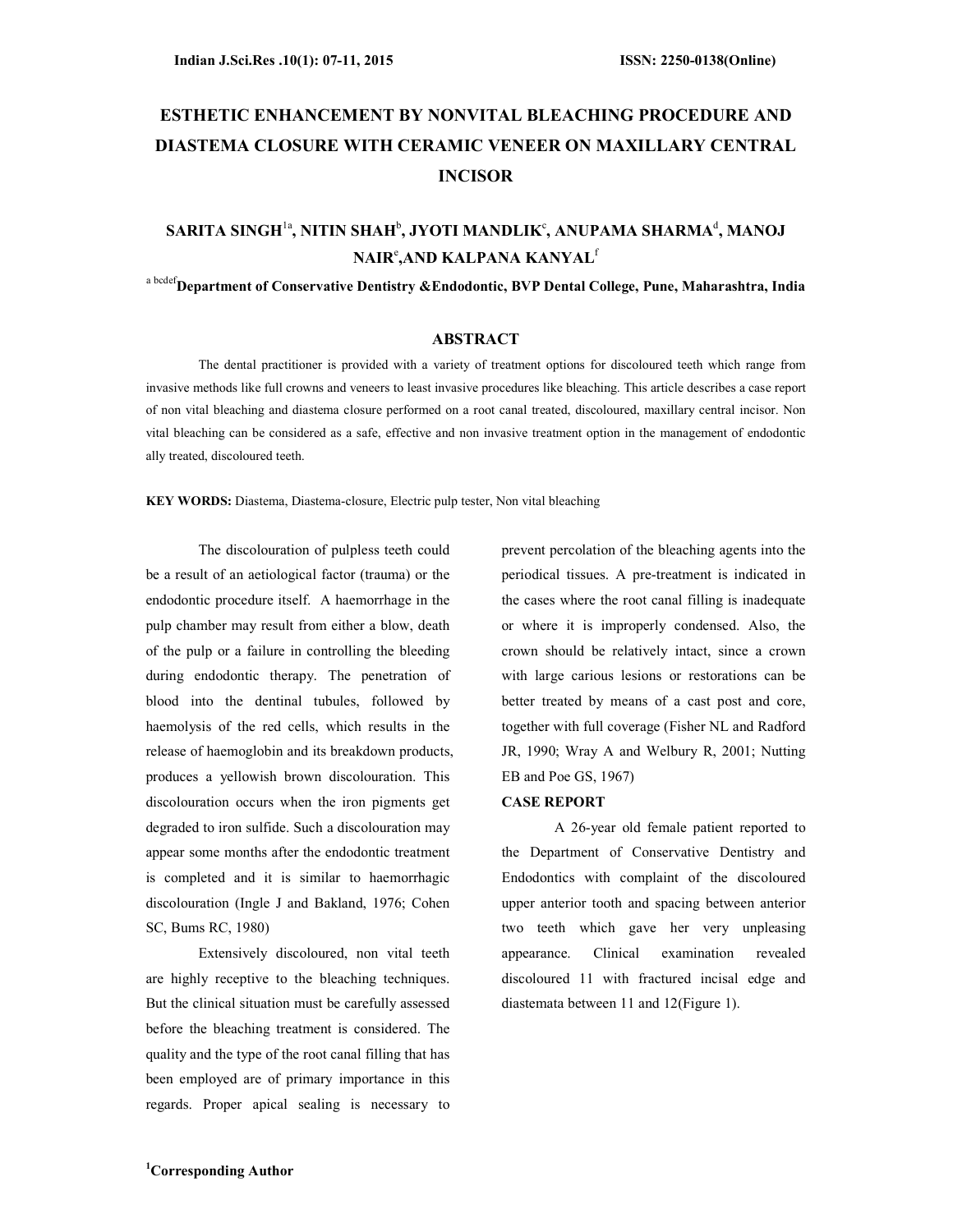Figure 1- Pre-operative photograph





A diagnosis of non vital 11 made, based on the vitality testing which was performed by using an electric pulp tester (Parkell Digitest Digital pulp tester, Parkell Inc, NY, USA). The endodontic treatment was carried out under rubber dam. The access cavity was temporarily sealed with Cavit (3M ESPE, St. Paul, MN, USA). (figure 2,3).

#### Figure 2- Pre-operative radiograph



#### Figure 3- Post-obturation radiograph



The patient was recalled after one week for the bleaching procedure. In the subsequent visit, the tooth was cleaned with pumice and the shade was noted (VITA shade guide). Rubber dam was applied to ensure complete isolation of the tooth. The root filling in the coronal pulp chamber was removed to 1 mm below the facial cemento-enamel junction. Following this, a 1 mm thick layer of Glass Ionomer cement was placed over the gutta percha (Figure 4).

Figure 4- GIC Barrier is placed over the gutta percha



The chamber was etched with 37% phosphoric acid (Total Etch, Ivoclar Vivadent, Liechtenstein) for 30 seconds and it was washed and dried. A mixture of sodium perborate (in the tetrahydrate form) (Degussa, Hanau, Germany) and 30 % hydrogen peroxide (in the ratio, 1 g of powder: 0.5 ml of liquid) was made and it was placed in the pulp chamber and condensed with a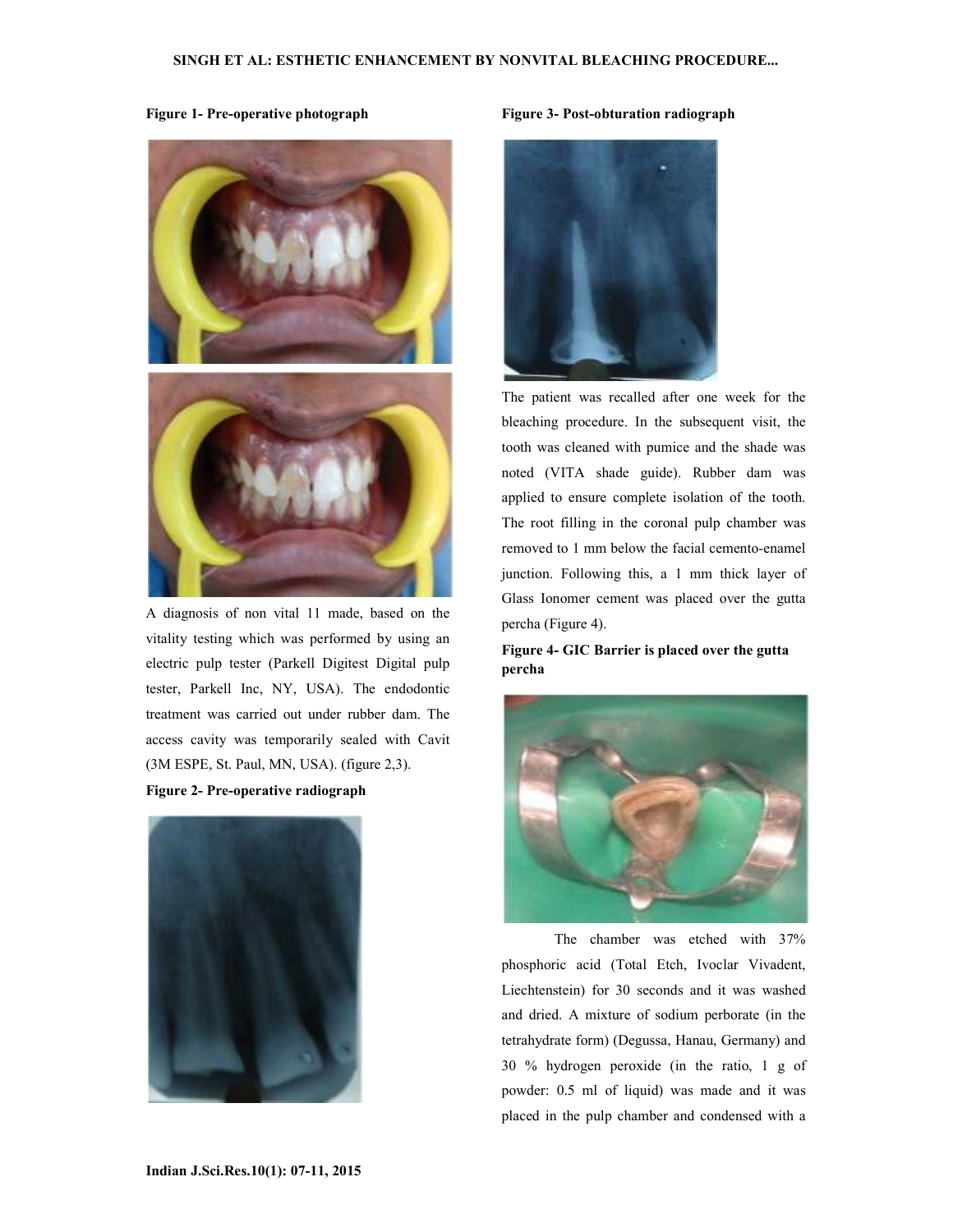wet cotton pellet and the access cavity was sealed with Zinc Phosphate Cement. A piece of guaze saturated with 30% hydrogen peroxide was then placed on the labial surface of the tooth and was heated with hot ball burnisher (Figure 5)

## Figure 5-Bleaching agent applied on the labial surface



 The patient was scheduled after 1 week and the same procedure was repeated as there was very little change in the shade of the tooth. The patient was recalled for a review after a week again and at this visit though the shade of treated tooth was not like contra-lateral incisor, there was drastic improvement in the shade (Figure 6).

## Figure 6- Recall photograph after 1Week Bleaching



To further enhance the aesthetics, the diastema closure was achieved by giving ceramic veneer (incisal-lapping preparation design) on the same tooth. Following cleaning, shade selection, and isolation of the tooth, the intra-enamel preparation was made with a tapered, round ended, diamond instrument. The preparation on the mesial surface

was extended to the mesio-lingual line angle to allow subsequent restoration of the proximal contact with 21. After the preparation was completed an elastomeric impression was made and sent to the laboratory for fabrication of veneer (Figure 7).

#### Figure 7- preparation of the tooth



For final cementation of the veneer, the prepared tooth was cleaned with a pumice slurry, rinsed, dried and etched. An adhesive was then applied to the etched enamel and tooth side of the silaneprimed porcelain veneer. Then, a thin layer (0.5) of the selected shade of light –cured resin cement was placed on the tooth side of the veneer. The excess resin cement was

removed and the veneer was cured for a minimum of 40-60 seconds each from facial and lingual directions for a total exposure time of 80-120 seconds ((Figure 8).

Figure 8 -cementation of ceramic veneer

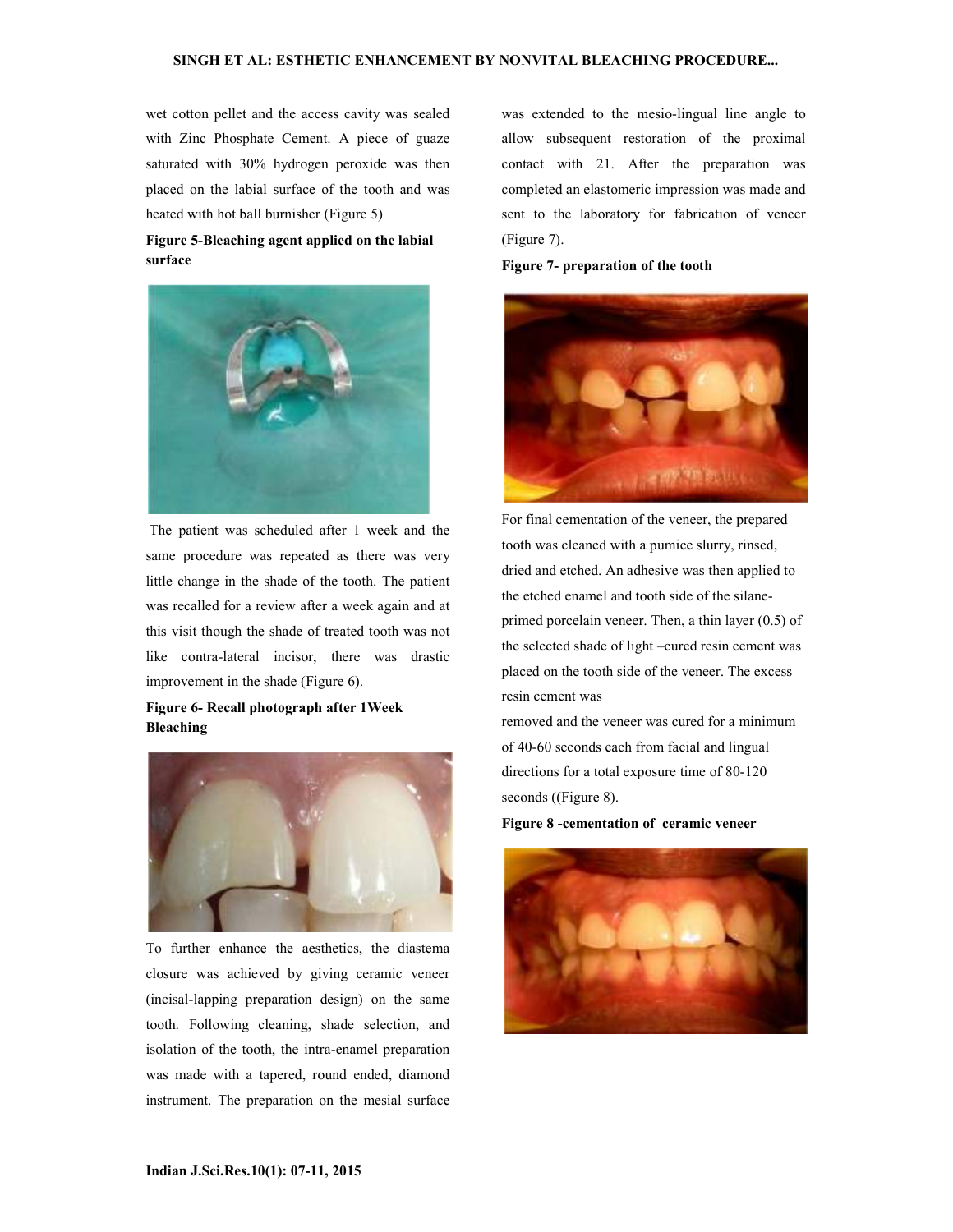#### RESULTS AND DISCUSSION

The literature has reported numerous reviews on the bleaching of vital and non vital teeth; yet, there are extremely few published case reports on successful non-vital bleaching. The "walking bleach" technique that was introduced in 1961 involved the placement of a mixture of sodium perborate and water into the pulp chamber that was sealed off between the patient's visits to the clinician (Spasser HF, 1961). The method was later modified and water was replaced by 30–35% hydrogen peroxide, to improve the whitening effect (Nutting EB and Poe GS, 1963; Lambrianidis T, et al, 2002). Some reports have suggested the use of a mixture of sodium perborate and water because of its decreased potential to cause cervical resorption (Rotstein I, et al, 1996; Nutting EB and Poe GS, 1963; Tselnik M, et al, 2004).

 Non vital bleaching has not found much favour amongst the clinicians because of the fear of resorption following the procedure, which has a poor prognosis. But literature also has proved that adhering to the proper barrier placement methods can definitely prevent the resorption. Several barrier materials and supplementary barriers have been proposed in the literature. They range from materials like Cavit to Modified Zinc Oxide eugenol (IRM), glass ionomer cement, calcium hydroxide and resin modified glass ionomer cement (Costas FL and Wong, 1991; Lambrianidis T, et al, 2002; Tselnik M, et al, 2004). In this case the protective barrier of GIC was placed 1 mm below the facial CEJ because it resulted in more acceptable aesthetic results, particularly in the cervical region (Steiner DR and West JD, 1994). It has been proved that the reactivity of the bleaching agent improves with heat application. Heat application causes a reaction that increases bleaching properties of the hydrogen peroxide (Howell RA, 1980). Heat application can be

repeated 3 or 4 times at every appointment, changing the pellet with "fresh" bleaching agent at each visit. When heat is applied, a reaction produces foam and releases the oxygen present in the preparation and enhances the redox reaction. In the present case we too applied heat on the labial surface of the tooth that was coated with a cotton piece saturated with  $H_2O_2$ .

An incisal lapping preparation is indicated in cases of diastema closure or when the tooth being veneered needs lengthening or when an incisal defect warrants restoration. The incisal lapping design is frequently used with porcelain veneers because it not only facilitates accurate seating of the veneer upon cementation, but it also allows for improved esthetics along the incisal edge. In the present case, the decision of giving veneer was made to close the diastema. The veneer provided three-fold advantages; it helped in closing the diastema, the fractured incisal edge of the bleached tooth was restored and it improved the shade of the bleached tooth thus imparting the overall aesthetic enhancement.

## **CONCLUSION**

This case report demonstrates the successful management of a discoloured and fractured endodontically treated tooth by non-vital bleaching and ceramic veneer. Non vital bleaching can be used as a very effective and safe post endodontic treatment for discoloured anterior teeth, provided the procedural protocol and precautions are strictly adhered to.

## **REFERENCES**

- Cohen SC, Bums RC. Pathways of the Pulp. St. Louis, C.V. Mosby Co, 1980.
- Costas FL, Wong M. Intra-coronal isolating barriers: effect of location on the root leakage and the effectiveness of the bleaching agents. J Endod 1991 ;17:365- 68.